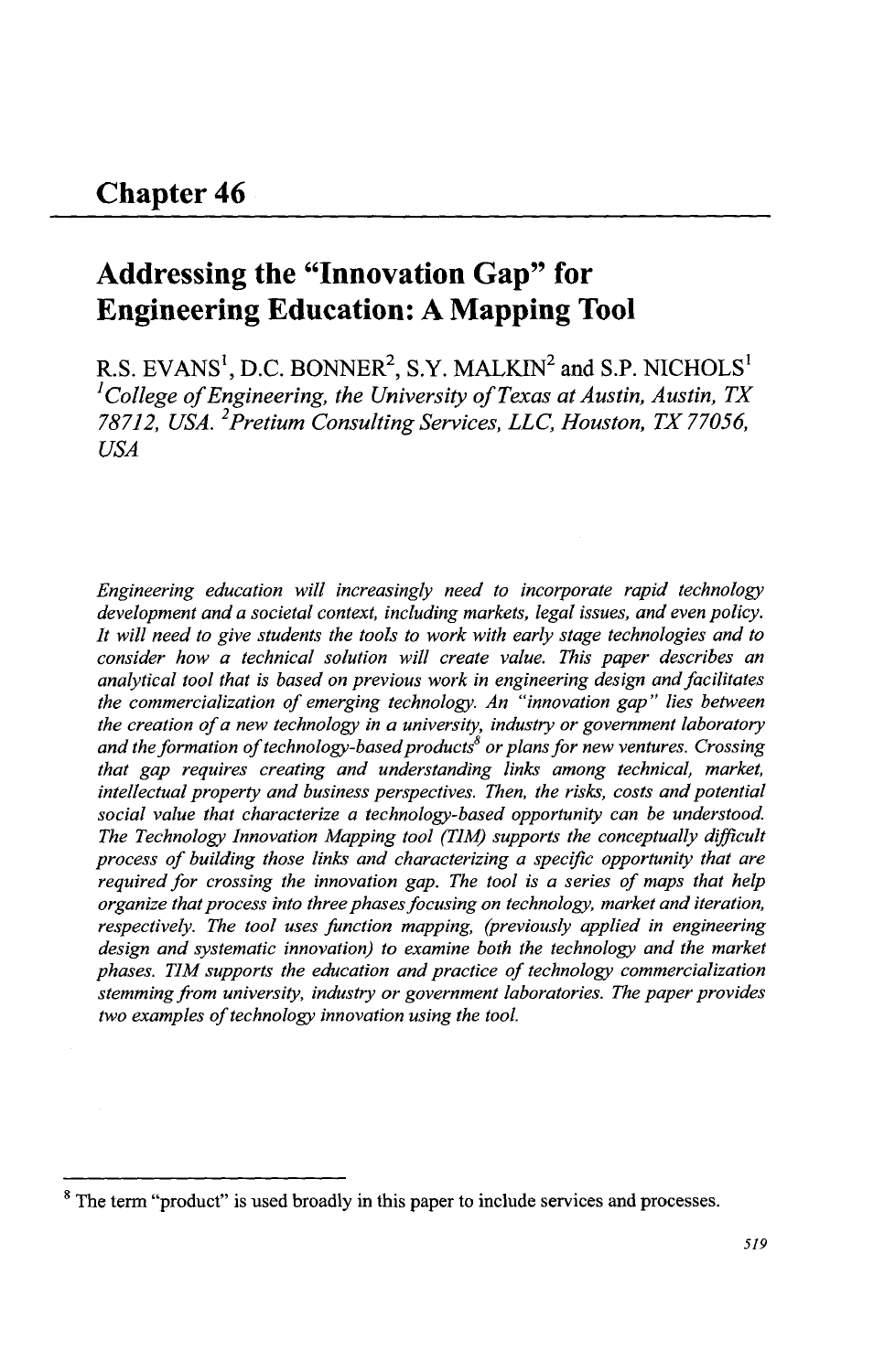### **INTRODUCTION**

The U.S. National Academy of Engineering says, "engineers must know how and when to incorporate social elements into a comprehensive systems analysis of their work. [The landscape of engineering] is not just the nature of a narrow technical challenge but the legal, market, political, etc., landscape and constraints ... " [1]. Similarly, technology entrepreneurship, creating the opportunities by which technologies can solve societal problems and create value in the marketplace requires understanding and operating within a legal, market, political, etc. landscape. A series of activities at UT led to the development of courses and competitions that integrate technology entrepreneurship into engineering education. Nichols and Weldon, 1997, discussed the inherent link between engineering and societal interests. They stated, "The practice of engineering does not exist outside the domain of societal interests" [0]. Nichols and Armstrong, 2001 established the inherent link between entrepreneurship and engineering education [3]. The desire to make entrepreneurship a part of engineering education has led to the creation of several education programs at the University of Texas at Austin (UT), which are outlined by Evans and Nichols, 2006 [4]. That paper followed a series of publications that examined the role of innovation and technology entrepreneurship in engineering education [2, 3, 5, 6]. The tool described in this paper grew from the entrepreneurship programming developed at UT and from engineering design methods typically incorporated into undergraduate mechanical engineering programs. The tool is an application of function mapping to better understand and create value from emerging technology. The TIM tool is the method which includes building and refining maps of technologies and their application to markets.

#### Maps of Functions

Engineers are taught to analyze complex products or technologies by breaking them down into individual functions and the relationships between them. A diagram illustrating the individual functions and their relationships (a function map) is a natural tool to support such an analysis. Function maps have been used in many different fields to analyze brain function [7], business strategy [8], viruses [9], manufactured products [10] and even ideas [11]. The management structure of a company, as an example, has been represented as a network of job functions [12]. The relationships between those functions include collaboration and oversight. Also, the position of a particular job function in such a diagram represents the global status or authority of the job. The president may appear at the top of the diagram.

Engineers use many types of function maps, alternately called function structures, to solve problems. A prevalent type of map used for product design links sub-functions together through their inputs and outputs of signals, material and energy [13]. Genrich Altshuller initiated the development of similar function mapping tools in the development of The Theory of Inventive Problem Solving (TRIZ) [14, 15]. The mapping techniques that support TRIZ use causal links between functions to form function maps. These maps feature positive and negative functions connected by both contributing and counteracting functions. A function might produce or be constructed by both positive and negative functions. As an example, a car produces both rapid conveyance (a positive function) and carbon monoxide (a negative function). The steel frame that contributes to a car's safety also counteracts maneuverability and fuel efficiency.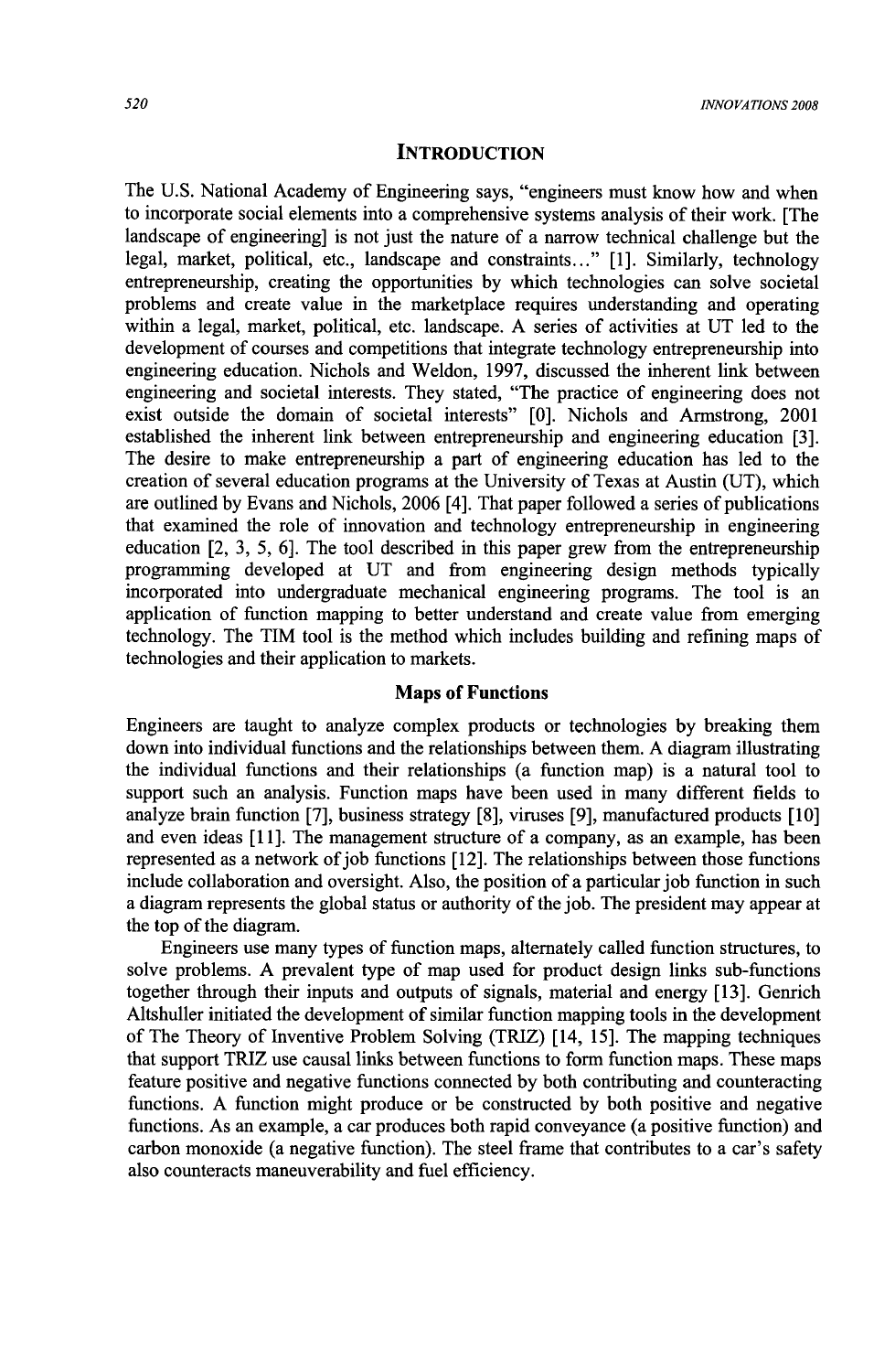#### *INNOVATIONS 2008* 521

Function maps support analysis. Their evolution supports synthesis. Engineers create evolving function maps as tools to support the product design process [16]. One point of consensus across many different incarnations of engineering design methods is that the first step is to carefully clarify, or define, or characterize the problem to be solved, or the "customer needs." The task is defined and bounded first. A set of high-level functions is assembled to address the customer needs. These high-level functions are related to one another and systematically reduced to appropriate sub-functions. Later stages of design apply appropriate modules of software or devices or processes to supply these functions and iteratively move toward a detailed product.

For the TIM tool, the purpose is a mapping language that can be learned and implemented very quickly by individuals with very broad backgrounds. Further, the goal is to have a language to represent technical, business and other information in the same map. We outline the details of the TIM tool mapping language below.

# Creating Customer Needs

Engineering design is generally about moving from a known market need to a solution and the context of the design activity must be understood. Engineers generally apply function maps to designs and design problems with known customer needs using established technology. An appropriate understanding is built from the knowledge of the engineer or firm and from additional research (if necessary). With an understood set of customer needs, it is also possible for engineers to integrate new technologies into their consideration of possible solutions. The key is to be able to understand a new technology and the work necessary to integrate it into a product or service. In this case existing customer needs lead the consideration of the new technology, a process called "opportunity pull" 815]. The TIM tool is useful for rapidly developing an understanding of the status and capabilities of a new technology and how it might match to the known customer needs.

Engineers working in research laboratories develop new technologies. When these technologies are developed, the best set of customer needs may not have been considered. When the process of commercializing a new technology revolves around a particular technology, the appropriate set of customer needs that represent an opportunity for that technology must be built from an understanding of the technology and possible interconnections with *potential* (as opposed to *existing)* customers. Connections must be built from the technology to a potential market, which is referred to as "capability push" [16]. One way of looking at this situation is that an understanding of customer needs relative to the technology must be created and understood before product design is begun. If one considers technology to simply be technical knowledge, then the situation is more challenging still. Technology (as technical knowledge) can have significant intellectual and academic value; however, technology *per se* has no other inherent social value. To add value (beyond academic and intellectual value), one must create that value. The TIM tool is valuable in support of commercialization that is focused on a particular technology instead of being led by a known set of customer needs.

### Technology Commercialization

As quoted by Francis and Bessant [18], Peter Drucker argues that "[prosperity] requires that innovation itself be organized as a systematic activity" [18] Jolly describes the process of technology commercialization as a multi-stage iterative process beginning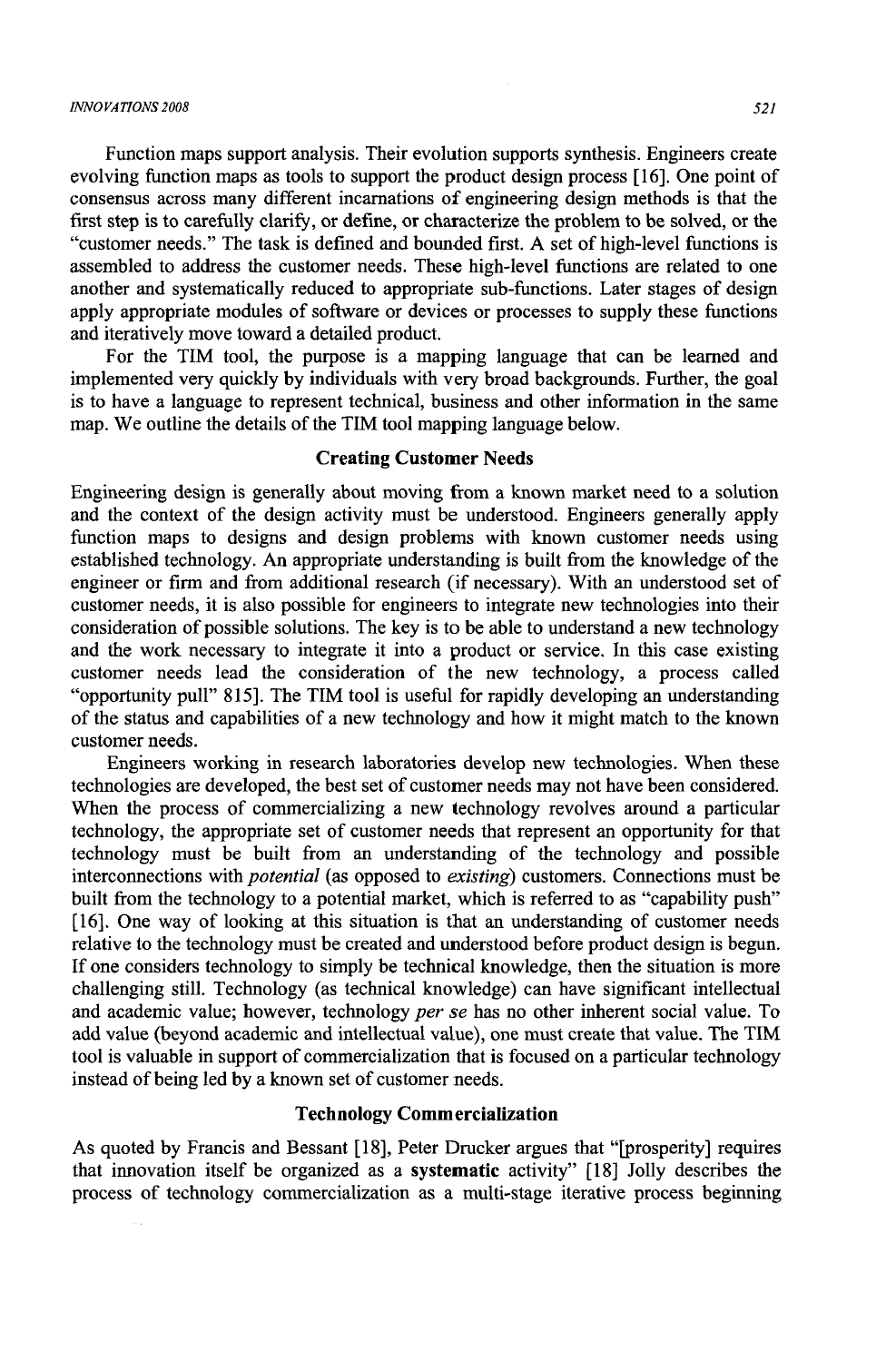

(BASED ON JOLLY [16], ALSO SEE EVANS AND NICHOLS [17])

with the creation of a new unit of scientific knowledge (a technology) and ending in a sustainable product addressing a market need [17]. This process is illustrated by the sequence of boxes in Figure 1. This figure is discussed further in another paper in this volume [19].

Figure 1 also illustrates the gap that exists between technology within a laboratory and one that is connected to a market opportunity. Business plans outline the development of an organization to create value based on products and services. The general assumption in business plans is that those products and services exist. They do not typically outline technology innovation or the development of new products and services (they do not address the innovation gap). Most business plan courses and competitions accommodate business plans based on technology, but the literature provides little guidance for the earlier stage of technology commercialization. As stated above, one must create the value proposition (opportunity based on a technology) before a business plan is prepared and after the technology is created. One must cross the innovation gap. This gap is also present in terms of education about technology commercialization.

Markets for emerging technologies may be discovered, but an opportunity stemming from the application of a technology in a specific market is created. This process of synthesis (creation) leads to several challenges in early stage technology commercialization. First, even the best information available is incomplete. The information is gathered and processed currently, but the creation of value (through business operations or licensing) lies in the future. Risks from technical hurdles or intellectual property cannot be completely known. Second, the actual development status of a new technology is based partly on the application. As an example, if a new paving material was to be commercialized, the technology development necessary for residential sidewalks would differ from runways for heavy aircraft. Third, this is a task that draws from many perspectives and many disciplines. It is challenging to assemble and evaluate information about technology development, intellectual property, potential future market competition, liability, and future value creation potential and make a decision about proceeding to product development or perhaps venture creation.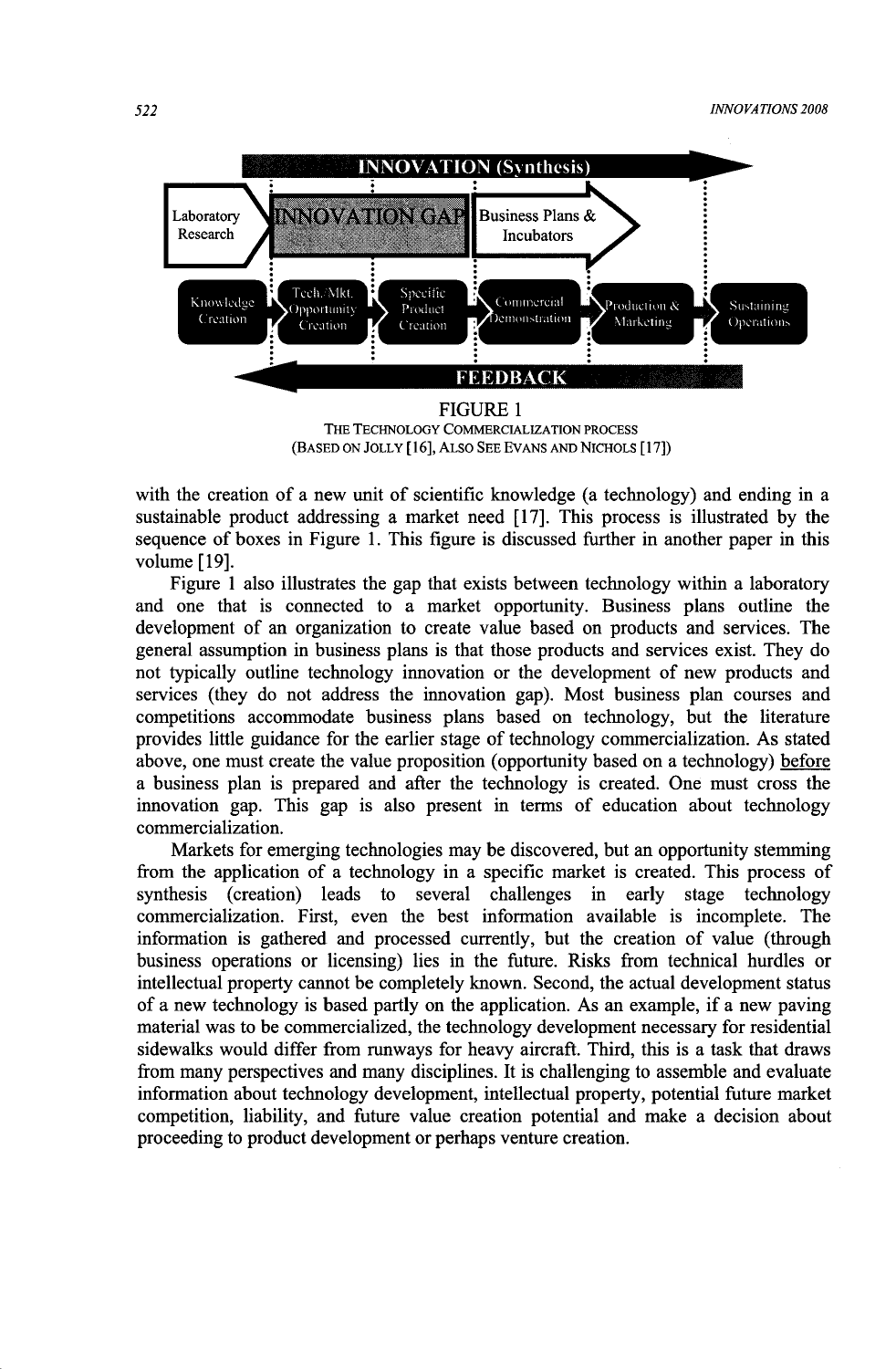### From Conceptual Challenges to a Tool for Crossing the Innovation Gap

The authors observed three key phases for teams of students (in graduate courses or in preparation for the I2P® competition) crossing the innovation gap: technology focus, market focus and informed iteration [4]. First, teams of students worked to understand their technology and especially what was special about that technology. The technology focus step, similar to the initial step of engineering design, provided the definition and bounding for the task. Then the teams shifted to market research. Finally, with a sense of potential markets and the technology the teams could begin to iterate the best map between the technology features and market needs. From these observations the authors developed a tool based on function mapping as an aid in this three-part process. These function maps have also proven useful to students learning the process of technology innovation and commercialization. In particular, students developed an understanding of their chosen technology and its limitations sooner. Using the tool, students were then able to develop a more comprehensive understanding of potential market applications and how to create market value (or more rapidly eliminate products and technologies from consideration).

Technology commercialization efforts evolve along a similar path: toward maximum value creation with minimum expenditure of resources (time, money, people, etc.). This best-case scenario would be a state of "ideality" [14]. This is another concept that comes from the research behind the development of TRIZ. By considering "ideality" the richest path for synthesis may be considered. Engineering design methods support synthesis, the concept of ideality goes a step further. It provides a direction for that synthesis to follow. In terms of technology commercialization, thinking in terms of value creation and resource expenditure early and continuously helps define the most promising path for commercialization. This concept is integrated into the TIM through a "market context" and is illustrated in the examples that follow.

The following sections outline the application of the tool for two applications. One application represents a straightforward (and relatively simple application) addressing a wood pencil. The second application demonstrates the use of the tool in a more complex environment based on classroom experience.

# **TIM** FUNCTION MAPS: RULES AND STRATEGIES

The TIM has three parts. First, there is a set of rules, or a structure for building a causal function map. Second, there is the concept of a market context. The market context influences the structure and evolution of the map. A changing market or understanding of a market can be echoed in changes to the map. Finally, there is a process for building and refining the map that connects it to the commercialization process. This includes establishing a spatial organization to the map.

### Guidelines for Creating a Technology Map

The first step for creating a function map consists of describing the chosen technology in terms of functions and their relationships. The user should consider all of the negative functions and all of the interactions between functions while building the map. Next, the user should begin to organize the map with the application-based (market-based) function (or functions) at the top and the indivisible, technology specific sub-functions at the bottom. Then market context can be addressed with further refinement of the map.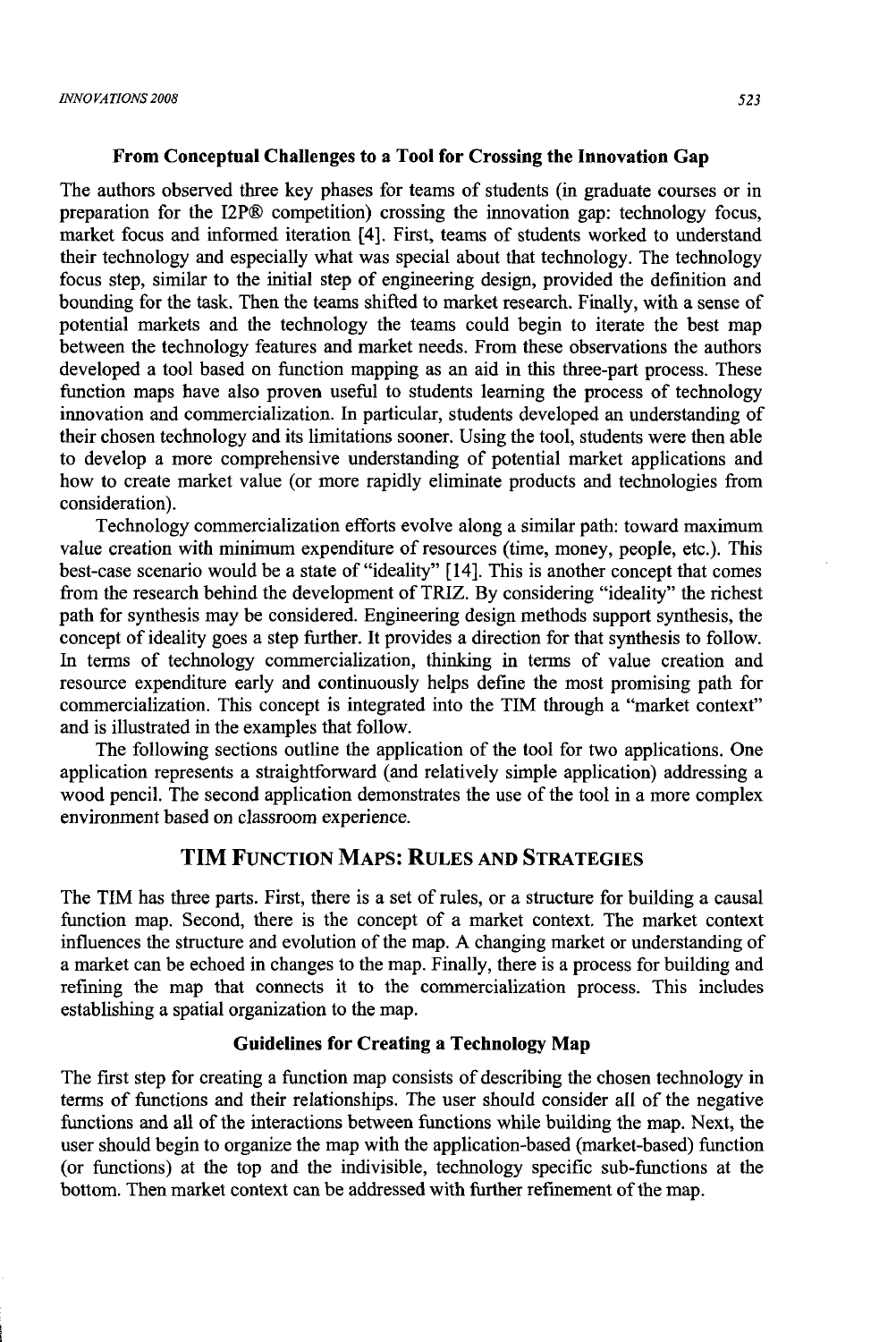One should note the following points.

- 1. Functions can be either positive (useful) or negative (harmful).<br>2. Relationships between functions can be "creating" (produ
- Relationships between functions can be "creating" (producing) or "detracting" (counteracting). The graphical representation of these rules is illustrated in Figure 2.
- 3. Positive and negative functions can both create and counteract positive and negative functions.

Functions should be described in a few words. The boxes in Figure 2 are kept deliberately small. A larger number of simple functions translate into deeper understanding, better communication of the technology and more opportunities for innovation. The creative freedom allowed by having few rules and guidelines also means that only the simplest examples of maps will be unique. There is a how and why logic to the maps as well. The inbound connections to a box define 'how' that function is created. The outbound connections define 'why' that function is performed. While building the maps it is helpful to ask 'how' and 'why' to check the correct flow of logic and completeness of the map. It is also important to consider 'when'. When each function is performed there may be auxiliary useful and harmful functions performed.

### **The Importance of Context**

The structure of a function map and the words defming its functions reflect the preferences and goals of the user. Taken together with any complementary technology and the influence of a market these considerations form the context of the map. The context is critical for mapping emerging technologies. A technology might convert rotational energy into electrical energy. The core function might be defined in purely technical terms as "lOV at O.lamp." This single watt of power might be defined as "provide 600J of electrical energy over 10 minutes", "recharge battery in 10 minutes" or "recharge camera in 10 minutes" or "recharge digital SLR in 10 minutes." These definitions of the same function form a progression from a purely technical function to one that is focused on and defined by a certain market. The market context is different for each of these definitions and suggests a progression from a technology to the technomarket understanding that occurs while crossing the innovation gap. The map, as will be shown, evolves with a changing target market or even a changing understanding of a target market.

The initial focus of the TIM is to map technology. Some types of functions are not influenced significantly by changing market context. Market context would not significantly influence the definitions of the functions associated with actually converting



FIGURE 2 GRAPHICAL ELEMENTS FOR BUILDING A CAUSAL FUNCTION MAP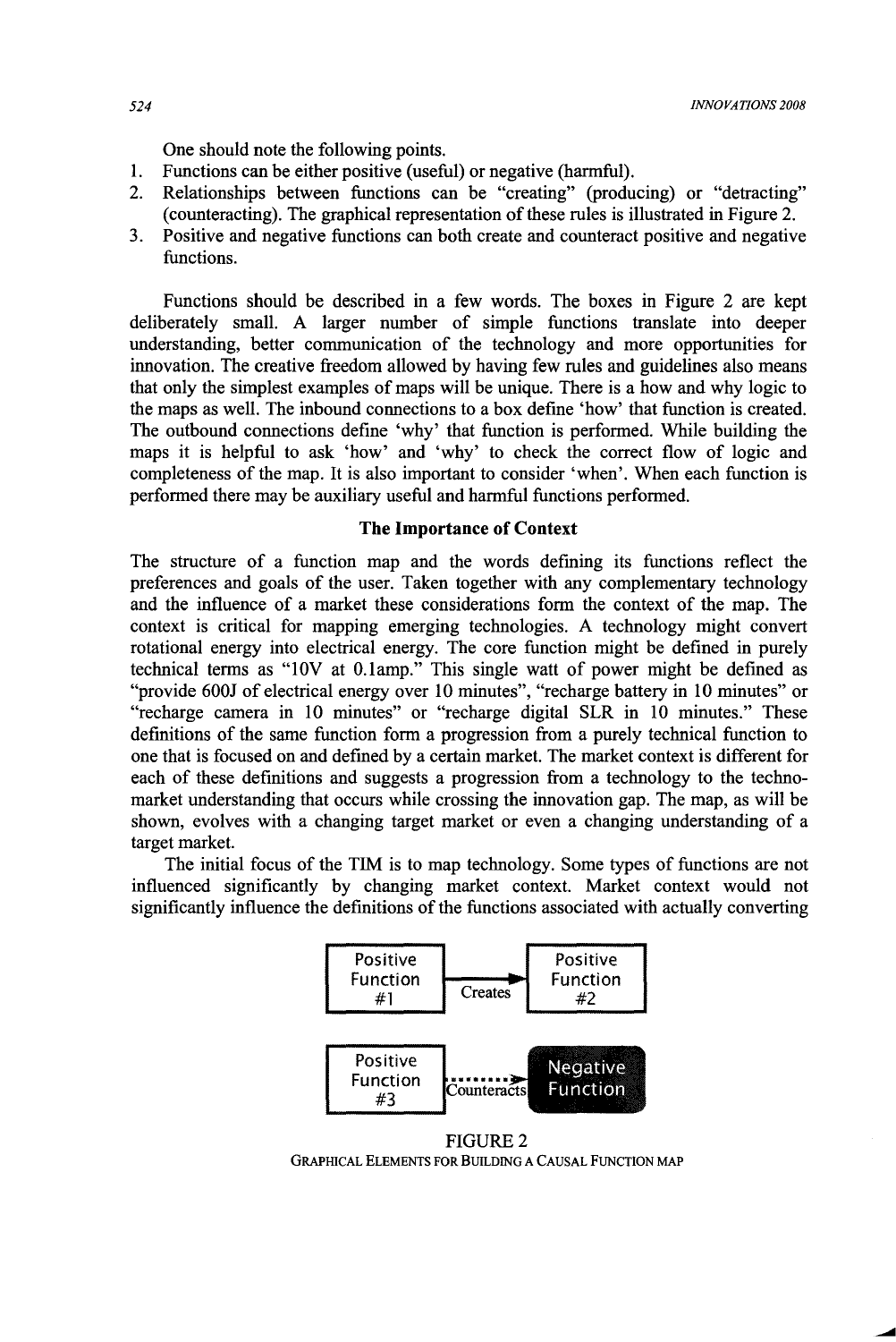

#### FIGURE 3

#### GRAPHICAL ELEMENTS FOR CONTEXT-BASED FUNCTIONS

rotational energy to electricity in the previous paragraph. One can imagine a type of hierarchy to function maps of technologies where the ultimate, central function is at the top and the constituent elements or sub-functions are organized below. This hierarchy is organized by the authors into three sections: I) The indivisible sub-functions, II) the intermediate region (where most of the interactions and main functions are located) and III) the functions that are influenced by market context.

Other functions are provided by or reside in the context of a technology, or outside the defined system boundary. An important function may not be specifically part of the technology being mapped. As an example, one might model cooking an egg in a pan. The heat from the stove is an important element, but could be considered as part of the context of the pan and egg technology to be mapped. Functions that are important to a map, but not a part of the system being mapped are represented in a special way in the TIM, as illustrated in Figure 3. These can be seen as providing a function conduit from the context to the technology being modeled.

### **Refinement and Organization**

Function mapping within the TIM is an iterative process that begins with a focus on the technology *per se* and evolves to include market context. The authors suggest that the initial context should be stripped of market considerations, leading to consideration of the concept in the abstract which encourages an expanded design space. That is, definitions of functions should not initially contain application language: "1 Watt" is preferred to "charge battery." "Design fixation" in engineering design takes place when a decision on a particular solution is made early in the design process (due to the consideration of previous designs) and blocks the consideration of other promising solutions (thereby limiting or eliminating later design options). Busby and Lloyd, 1999, describe this in terms of a search process that can "suffer from being too narrowly focused and having too much inertia" [20]. Describing the technology without an application bias facilitates the consideration of additional applications. Design fixation in this case might be called "application fixation" which similarly limits innovation.

### **EXAMPLE: THE WOOD PENCIL**

Using the language and process outlined above, one may create a function map for a wood pencil. This is a similar activity to the various methods of function mapping that are used routinely in engineering design. In this way it is a good stepping stone from engineering design methods to the process of crossing the innovation gap. This mapping clearly does not involve new technology development. It does, however, provide a good example (or case study) for exploring the innovative insights function mapping can support and emphasizes the importance of context (including the market application) in the creation and evolution of a function map within the TIM process.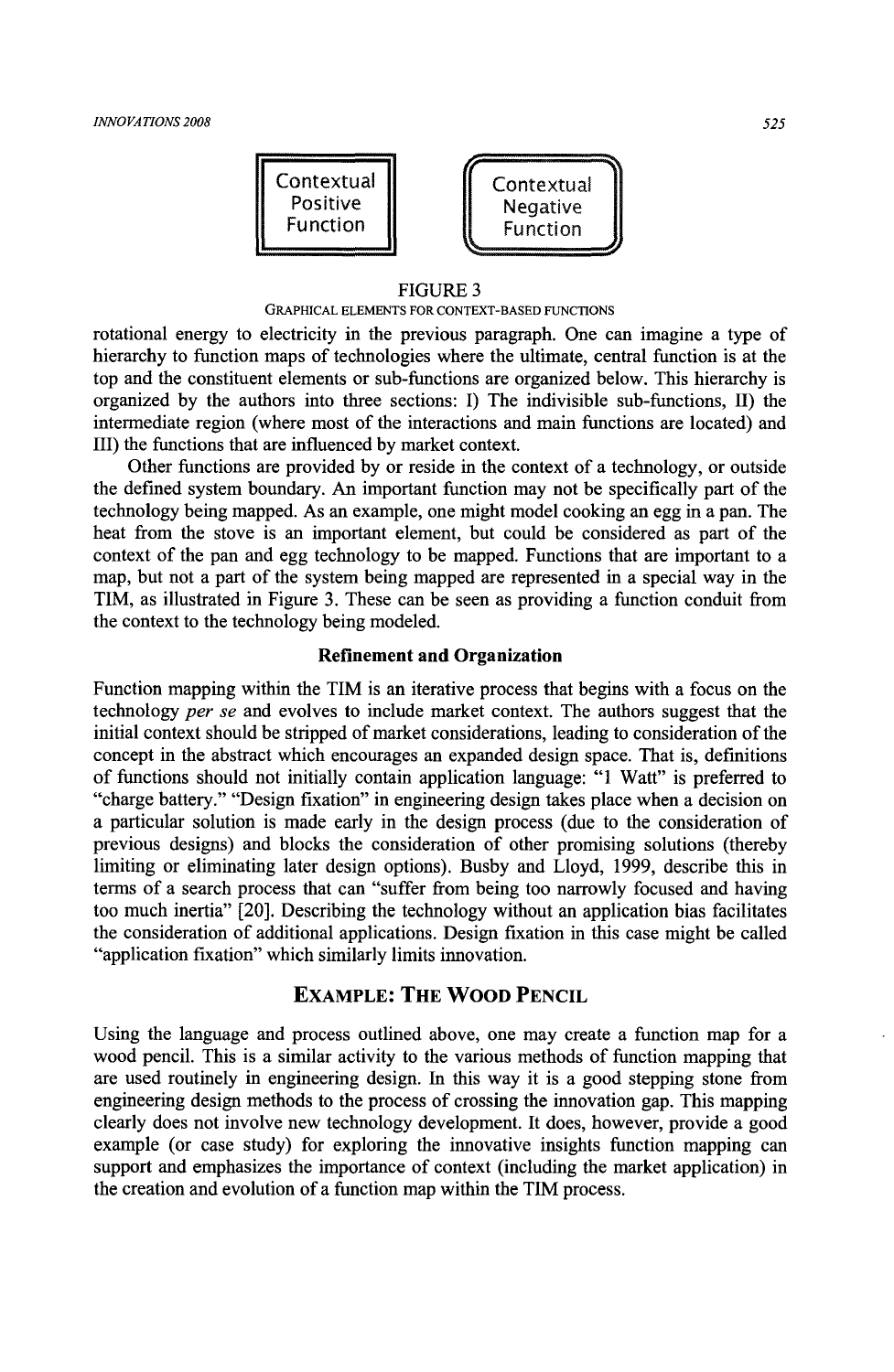

FIGURE 4<br>Preliminary Function Map of a Wood Pencil

### **Where to Start**

One could begin the map in several ways. The starting point could be the constituent pieces (the wood, the lead material and paper). It is important to consider that there is preference and context associated with the choice of wood, lead and paper. This choice implies a specific writing instrument and marking paper. The point here is to work through an easily understood example. It is also possible to begin from a known core or ultimate function. The discussion here is organized by building from a core function, making a thin mark on paper. The word 'thin' in the previous sentence is important. It is based in the context of the problem. "Thin" is the *desired* feature of the mark, possibly being driven by the market application for the technology. The addition of it influences the creation of the function map.

### **Building the Map**

If the core function is to make a thin mark, then what sub-functions are needed? (If the map was started from the constituent pieces the question would be, what functions do these pieces provide individually and in combination?) As seen in Figure 4, one may define how the thin mark is produced with two sub-functions which form a preliminary functional map:

- One needs a sharp point of lead and
- One needs to move that point along the surface of the paper. (Moving the point along the paper, as experts in this technology know, dulls the point of lead.)

The dotted arrow in Figure 4 indicates that moving the point along the paper counteracts the sharp point of lead. This feature might not be added to the map without the word 'thin' in the core function of the technology. The other arrows indicate that the sharp point of lead and moving the point along the paper jointly produce the thin mark on paper.

Before building additional sub-functions into the preliminary map for the wood pencil, consider the concept of market context. When a wood pencil is used to write or draw it is possible that a thin mark might be placed in a desired location, or it might be in the wrong place. These possibilities are illustrated in Figure 5, which includes information about the technology and a market application for the technology. Boxes discussed in a previous diagram are shown in grey. This convention will be followed throughout the paper for clarity. Jolly 1997, describes the activity of "deliberately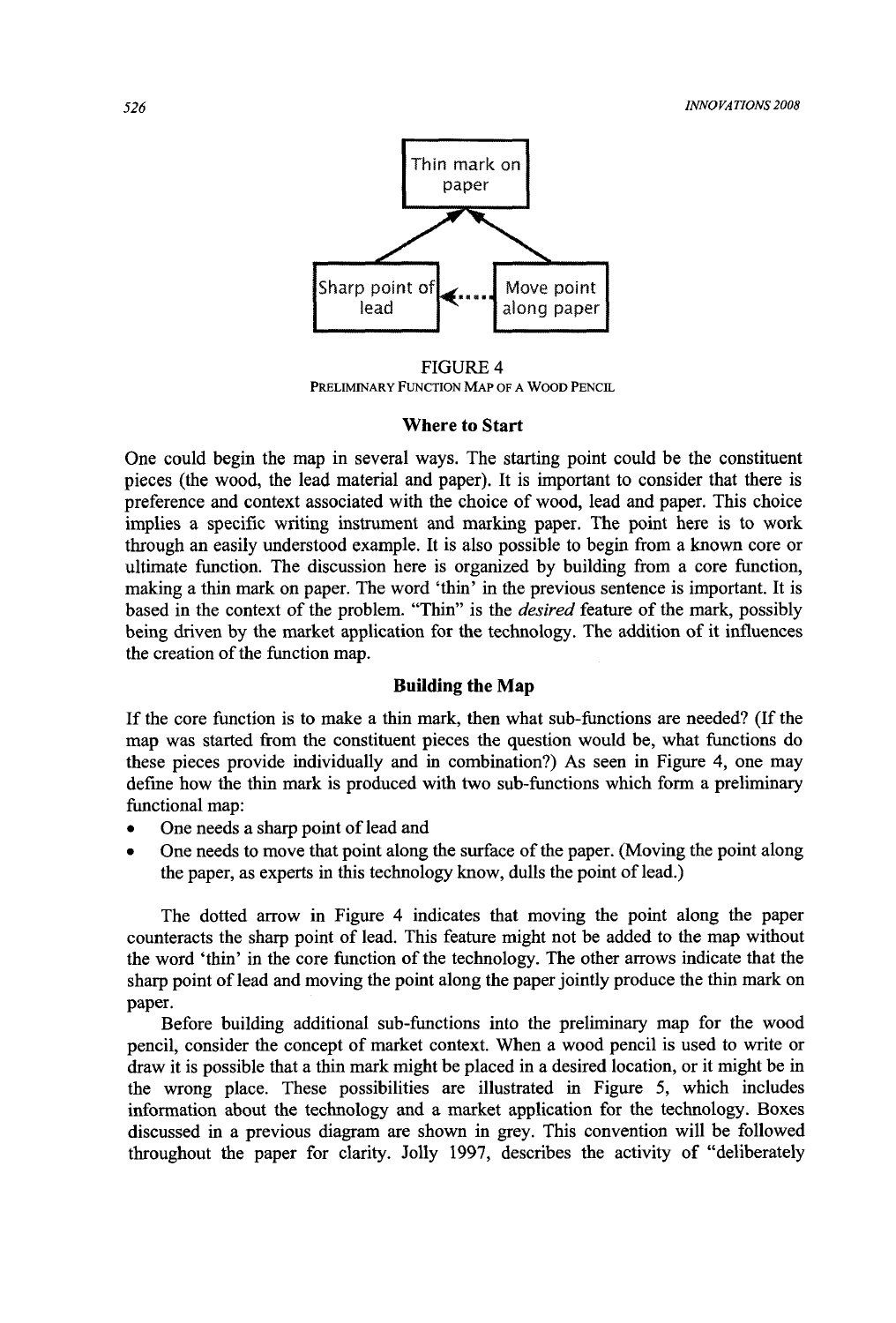

FIGURES PRELIMINARY WOOD PENCIL MAp WITH MARKET-BASED FUNCTIONS

alternating your focus between the technology and the market" as the best means of facilitating a "breakthrough" [17J. Function analysis naturally facilitates this shift in focus. If one was not an expert in the wood pencil technology, Figure S might facilitate the addition of an eraser (to counteract marks applied in the wrong place) as a new innovation. As introduced above, the market context influences some functions and not others. Here it applies to the top of the diagram. How the mark is made *per se* is not influenced by the market. This element of TIM is revisited in terms of the example in the next section of the paper.

We examine the wood pencil further for applications not requiring an eraser. The map in Figure 4 may be further developed by looking at each sub-function and considering functions necessary to produce it. A sharp point of lead requires thin lead material and a means of making it sharp. Moving the point along the paper requires support for the lead material and some type of grip for a person to hold. These sub-maps are illustrated in Figure 6. The assumption of thin lead and support of that lead come



SUB-FUNCTIONS FOR "SHARP POINT OF LEAD" AND "MOVE POINT ALONG PAPER"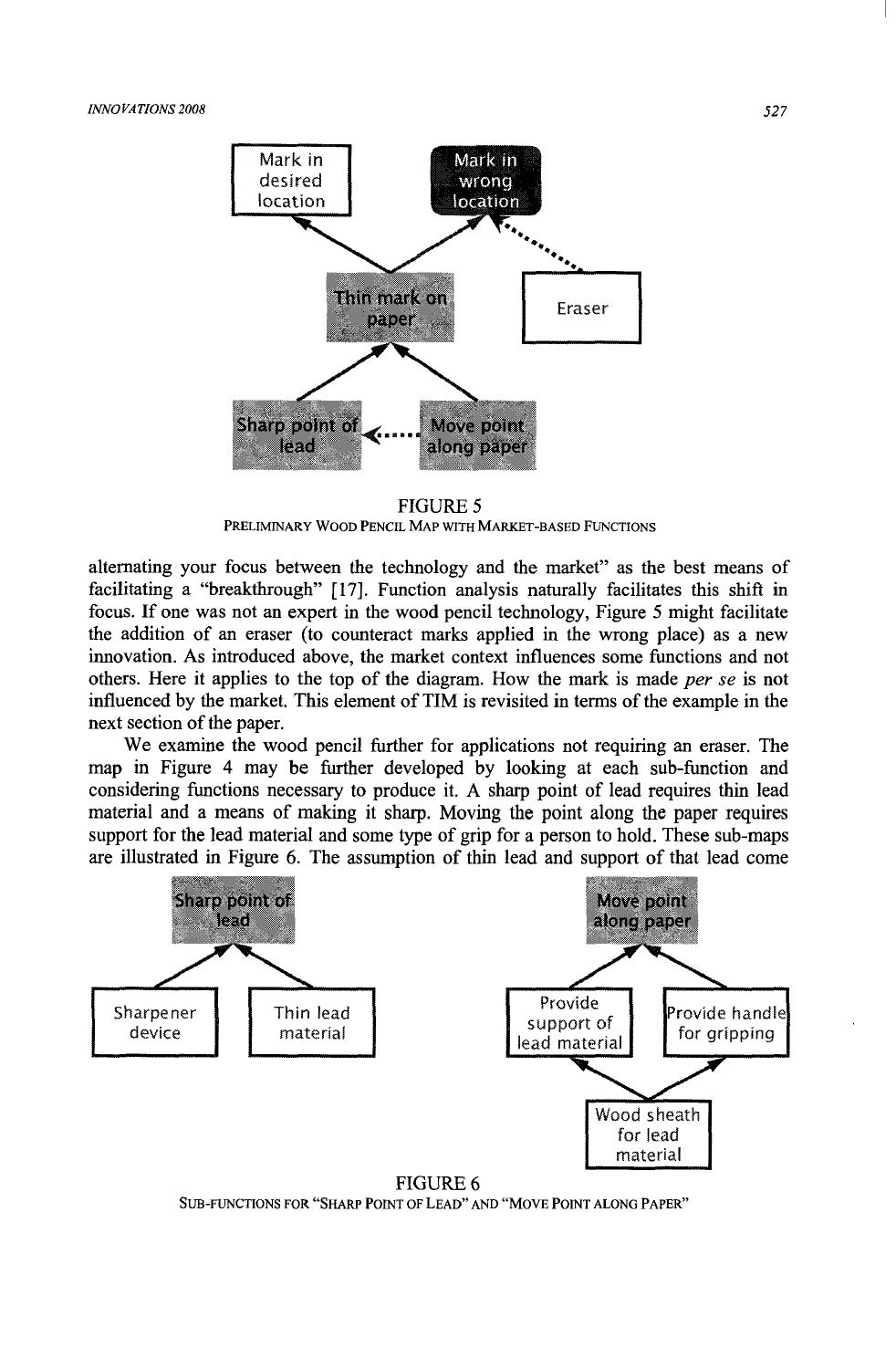

FIGURE 7 HARMFUL FUNCTIONS ASSOCIATED WITH "SHARP POINT OF LEAD"

from this example being driven by an actual artifact, rather than a new or emerging technology. If you simply had a thick, sharpened cylinder of lead as a pencil neither of these features of the map would exist. However, there would also be negative functions associated with a thick cylinder of lead material. The lead would have a relatively high cost and using the technology would produce blackened fingers which would point to the innovation of a thinner lead with wood support.

Following from the consideration of blackened fingers in the previous paragraph, it is important to fully consider useful and harmful functions associated with the technology and both complementary and counteracting relationships between functions. A pencil sharpener is an external device and it destroys the wood of the pencil. Sharp lead points are easily broken. Pencils create black dust. These negative or harmful functions may be connected to the sub-function diagrams shown in Figure 6. The new sub-function diagrams are illustrated by Figure 7 and Figure 8.

Figure 4, Figure 7 and Figure 8 may be connected together into a single function map representing the wood pencil technology. The combined function map is illustrated in Figure 9. It may be easy to consider the function of a pencil and its shortcomings



FIGURE 8 HARMFUL FUNCTIONS ASSOCIATED WITH "MOVE POINT ALONG PAPER"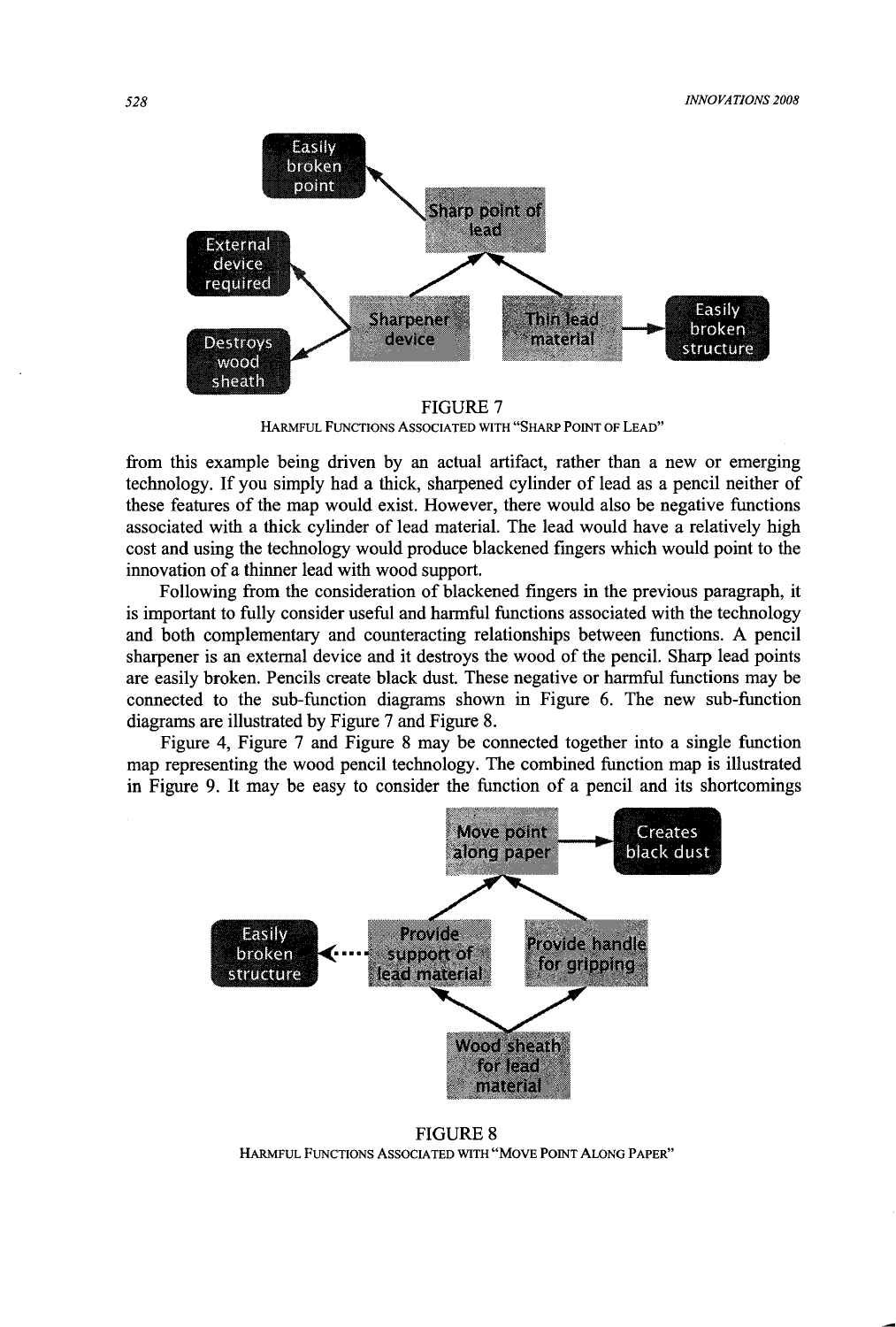

FIGURE 9<br>FULL FUNCTION MAP OF WOOD PENCIL TECHNOLOGY

without this map. However the map brings all of the functions and their relationships together into a single diagram. It is easy to focus on one negative function or on more complex systems of functions. TIM facilitates additional development of the technology or consideration of a market where the negative functions might be redefined or simply of lesser importance.

### **Map Evolution and Commercialization**

Function maps of technologies are working documents. The function "move point along paper" might be amended to read "removal of lead on paper". This change would facilitate some changes in the diagram that more accurately represent all of the functions of the system including representing a writing surface (paper) as a separate function. Figure 10 illustrates this refined map. One of the refinements represented in Figure 10 is the spatial organization step within TIM. The fundamental elements of the technology, lead, wood and paper are moved to the bottom of the diagram while the core function of the technology remains at the top. There are two functions in the new diagram that are defined as driven by the context of the technology; the force from the hand (similar to the heat from the stove in the egg cooking example above) and the sharpener device.

The value of going through this process is highlighted when further development of the wood pencil technology is considered. An ideal pencil would perform the core function without the negative functions and without the counteraction of positive functions. The technology innovation represented by mechanical pencils is a step in this direction toward "ideality." Mechanical pencils retain the core function of the wood pencil but eliminate the "external device required" while also removing the negative influences on the sharp point by the "removal of lead on paper" and on the wood sheath by the "sharpener device." In other words, the function representation of the wood pencil supports a complete understanding of the technology and how it can be developed in a particular context. Innovations change the map and support additional innovations. The wood pencil is a technology intimately coupled with a particular application. It is also a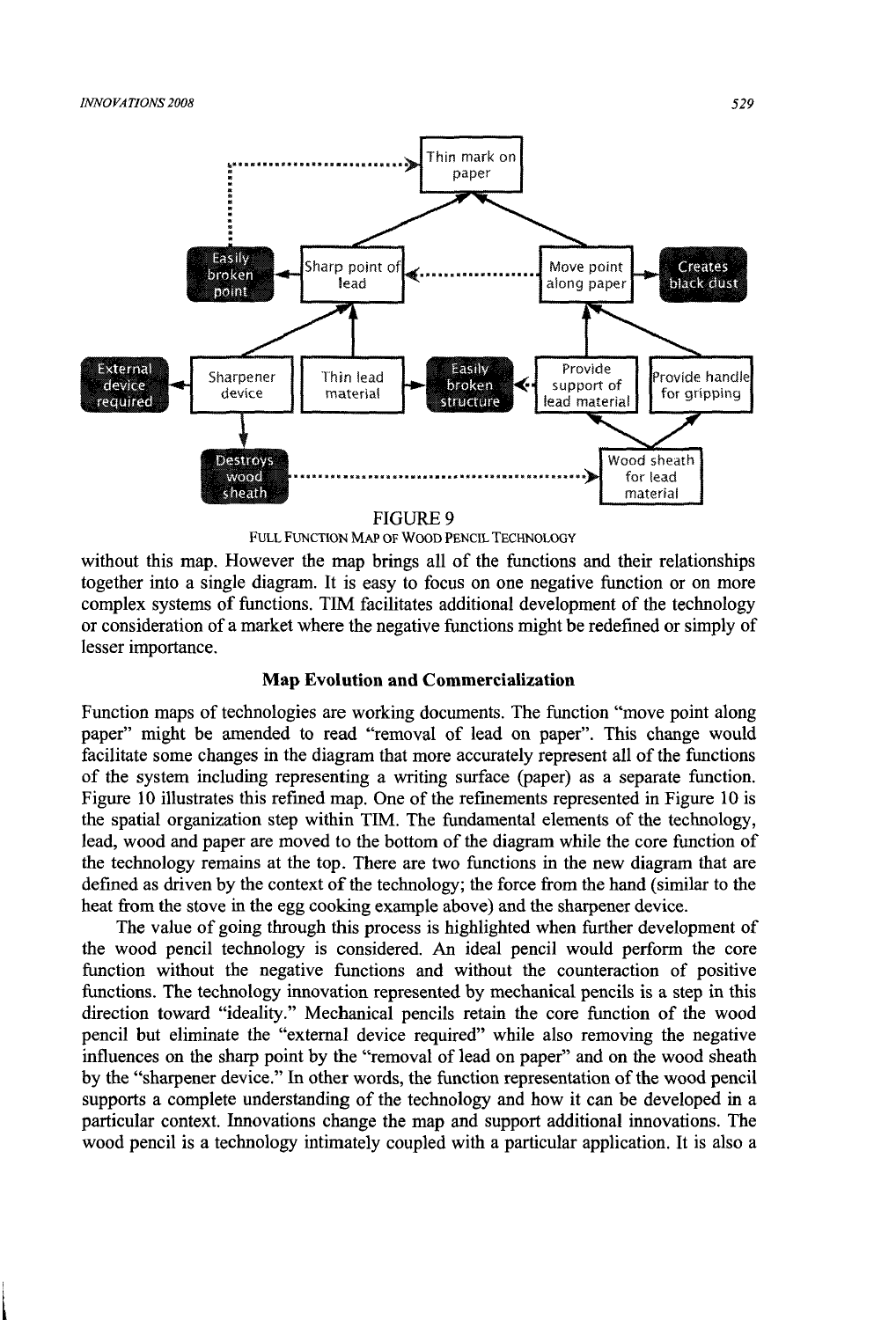

FIGURE 10<br>REFINED MAP OF WOOD PENCIL TECHNOLOGY

product. The next example illustrates the effect of the tool for crossing the innovation gap, where the specific market and a defined product are unknown.

# **CROSSING THE INNOVATION GAP: THE NANOTAXI TECHNOLOGY**

A team of students, Luz Cristal Glangchai, Abiola Ajetunmobi, Jakub Felkl, Shreyas Rajasekhara, Adrian Eissler, Rohin Mukhi, took the Enterprise of Technology Graduate course in 2006 [4, 5]. They applied the TIM tool to their class project. Their experiences and innovation illustrate the support the tool provides for education and for commercializing emerging technology. The key lessons in this section follow from the commercialization challenges outlined in the introduction of the paper. The example of the pencil illustrated the effect of market considerations on the function map of a technology. With this example it is possible to examine more fully how building a function map facilitates rapid comprehension of a new technology and forming connections between the features of a technology and the specific needs and characteristics of a market.

Cristal Glangchai, a doctoral student in biomedical engineering and co-inventor of a nano-scale cellular delivery technology enrolled in the course hoping to analyze the commercialization potential of her technology. On the first day of class, she met Abiola Ajetunmobi, Jakub Felkl, Shreyas Rajasekhara, Adrian Eissler and Rohin Mukhi and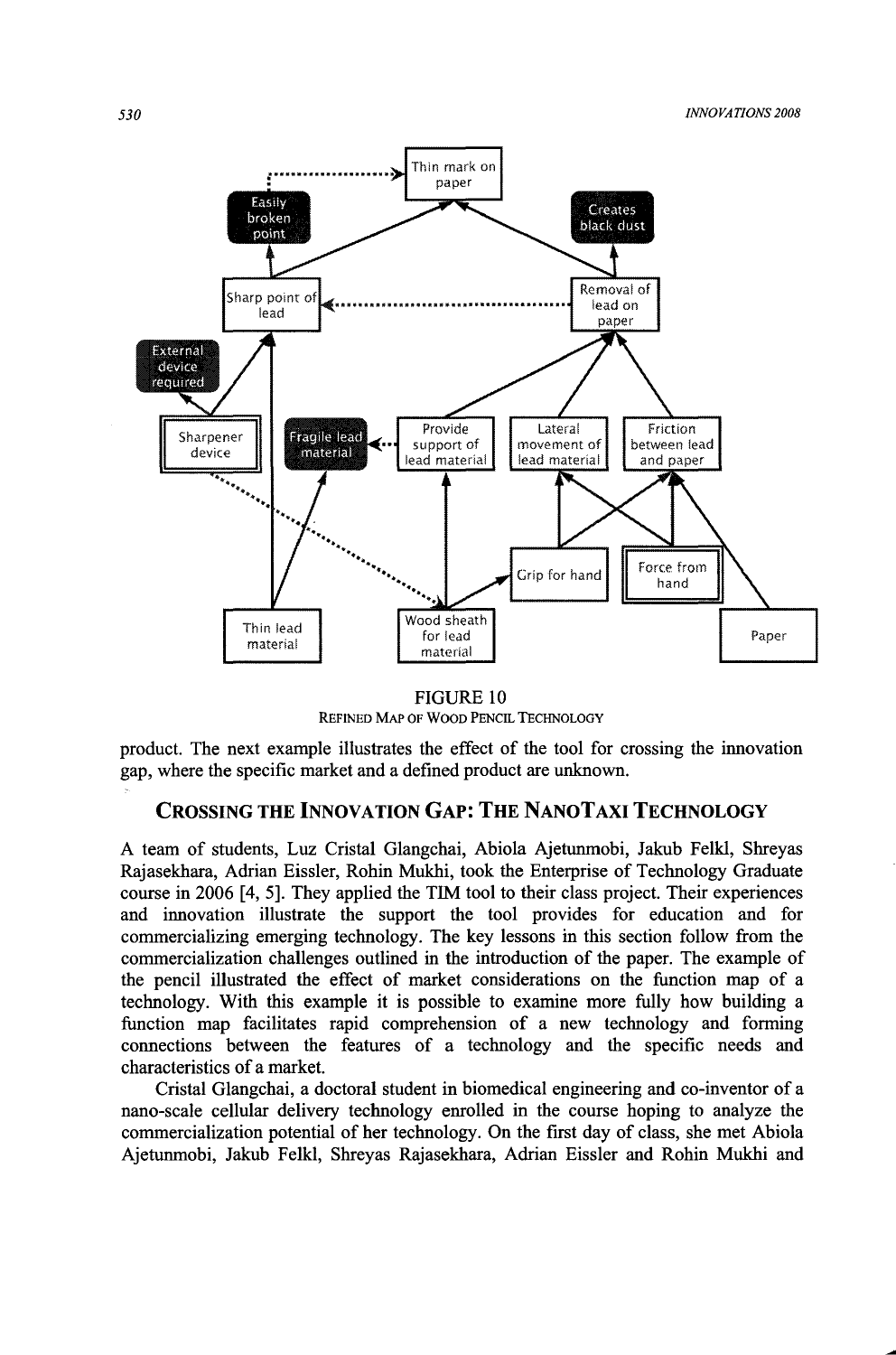formed a team for the course. The team members learned about and contributed to technology commercialization.

The NanoTaxi team progressed through the Technology Phase, Market Phase and Iteration Phase of crossing the "innovation gap." Teams from previous semesters of the EOT course also progressed through these stages without the tool. The author's comparison of the experiences of the NanoTaxi team with teams from earlier illustrates how a map may be created for an emerging technology, how TIM supports emerging technology commercialization and finally the value of the tool from an educational perspective.

### **The Technology Phase**

At the beginning of the course only Ms. Glangchai had technology subject matter expertise. The technology spans biomedical and nano-manufacturing technologies. Researchers had imagined many potential applications for the technology (cancer treatment, pain management, medical imaging, etc.), but had not focused on an application (balancing risks, costs and potential value creation). The technology had been proven as a laboratory concept, but not tested in actual organisms. The team expertise and early stage of the technology development created special challenges related to team participation in a complex, laboratory technology and to an ability to create an appropriately detailed connection to a market.

The team created an initial map of their technology within the first two weeks of the class. It includes "medicine," "purification" and "effective imaging" as applicationspecific functions. The core function attached to each of these was a "stimulus-based response." That was then attached to a function called "chip." It has many pieces and little overall organization. It is difficult to understand what the technology is from the map. And, it is a great beginning. The map neatly represents the teams' understanding of the technology at the beginning of the semester. The team could not be expected to understand their technology immediately. More importantly, the team was considering many different elements of the technology and the context of their technology immediately and in parallel. Even the initial map showed that the team was ahead of their contemporaries in previous semesters.

Shortly after preparing their initial map, they could describe their technology in a single sentence. "Our technology utilizes nano-imprinting techniques in a cleanroom environment to fabricate injectable disease-responsive nano-containers with a 'lid' that can effectively sense a physiological stimulus and consequently release therapeutic agents stored within them at a target site inside the body." It is laden with technical terms, but does capture their technology. This single sentence is shorter and much simpler than Ms. Glangchai's initial description of the technology on the first day of class. For the other students it represents a rapidly developed understanding of the technology. Their map changed quickly as well. After describing their technology in a single sentence they began to understand the functions of the technology. Figure 11, a section of a larger map, illustrates their advancing understanding. It is an important figure since it contains only the physical elements that uniquely a part of the technology. It is a more concise representation of what their technology actually is, without application specific terminology. This is a platform for considering many different possible applications. The diagram may be compared to the one-sentence technology description above. Without specific research into the effect of the maps, it is difficult to discern causality, but there is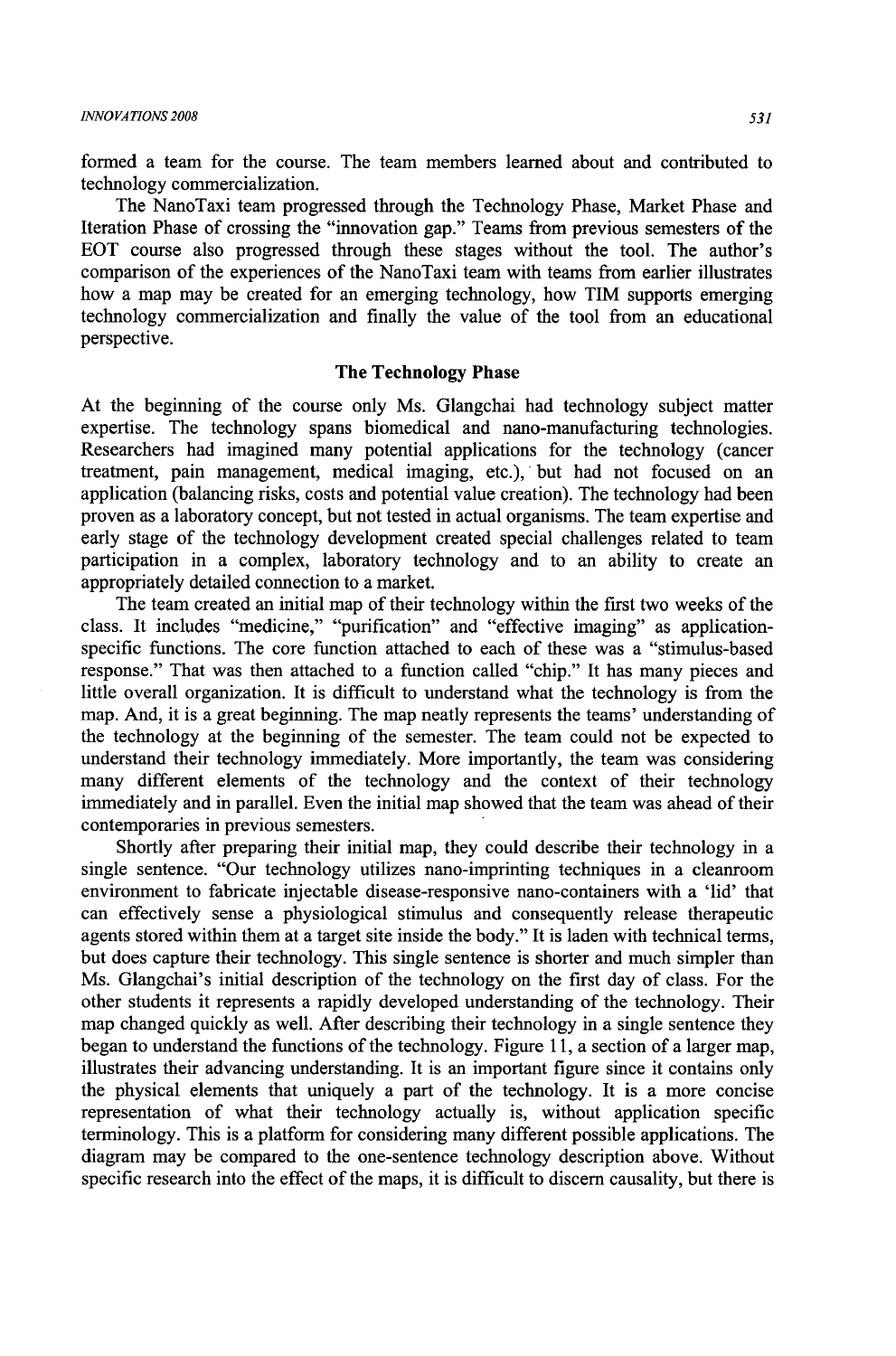

correlation between the changing map and the evolving team understanding. Further, in previous semesters teams struggled for several additional weeks to distill their technology to its fundamental elements. In comparison to the authors observations of teams from previous semesters the NanoTaxi team understood what their technology was, as a team, earlier and more comprehensively.

### **The Market Phase**

As the team began to create a focused understanding of their technology the course material shifted to basic marketing and intellectual property topics. The team returned to a focus on cellular delivery and was able to build this emphasis into their evolving function map. Figure 12 shows the functions immediately supported by the core elements of the technology in Figure 11.

After making the decision to focus on cell delivery, The NanoTaxi team submitted a market report that assessed the potential for pain management, cancer treatment and



CELLULAR DELIVERY FUNCTIONS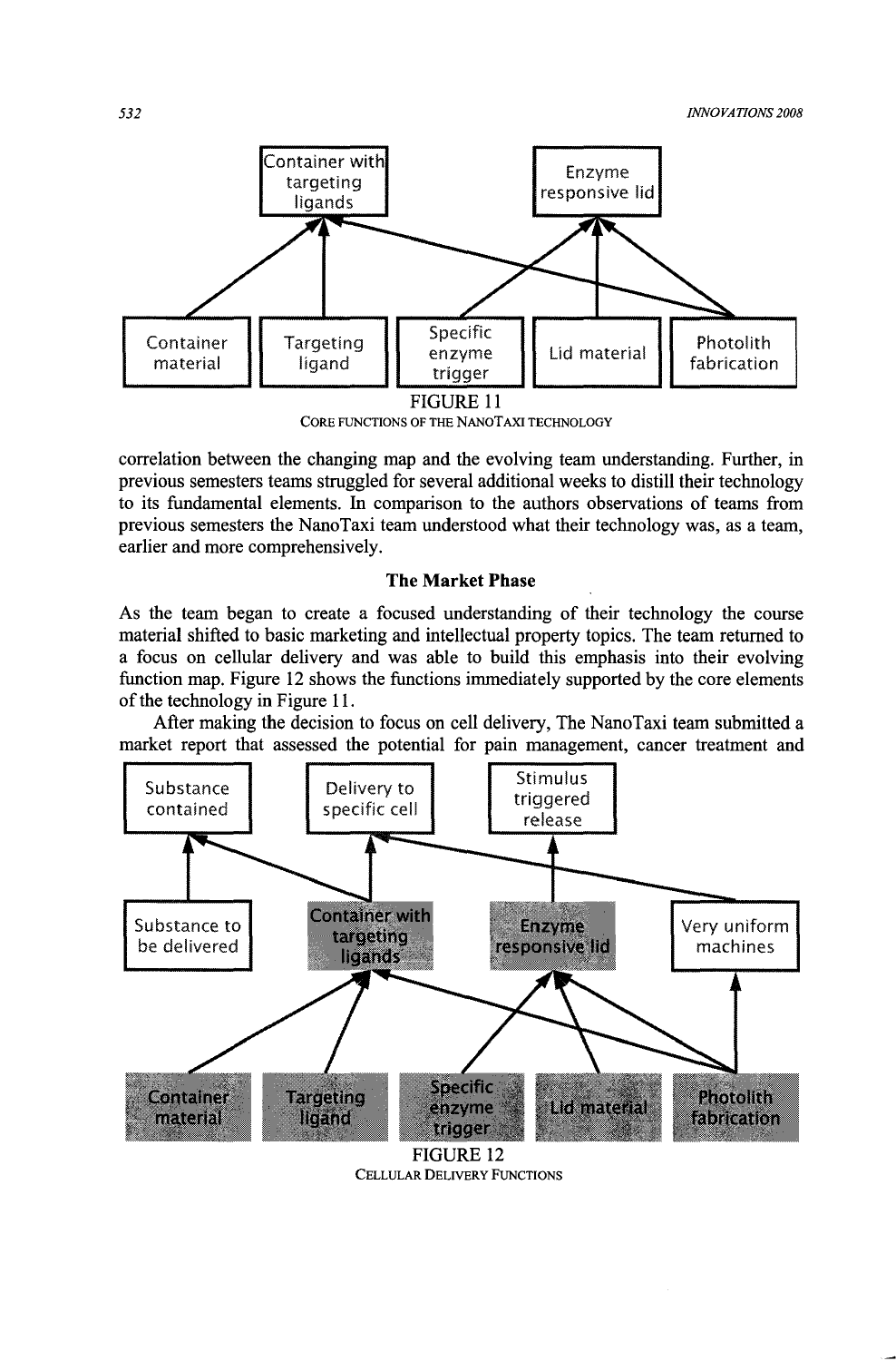#### *INNOVATIONS 2008* 533

medical imaging. They were able to analyze how their technology would deliver benefits to each of these markets by adding market specific functions to the map shown in Figure 12. Figure 13 is an example of these additional market-specific functions. It is relatively easy to consider functions that *might* be useful in a particular market. The early market reports in the class often contained technology capabilities that might be useful. Understanding what would be *valued* in a market is challenging. The NanoTaxi report emphasized value. Their analysis included more market information relative to previous semesters, including primary research. The use of the maps changed their focus to finding problems in the market instead of imagining possible capabilities of the technology. They chose to focus on cancer treatment and were then able to add functions specific to that market as shown in Figure 13.

At a casual glance Figure 13 may seem complex, similar to fmal map of the wood pencil above. Its three main regions, top, middle and bottom, however, describe the technology in a way that is valuable for the task of understanding possible commercialization routes. From the first map several weeks before, the organization, context and even the words used in this map are dramatically different. Terms such as "adequate" or "effective" are replaced with measurable features. The top of the map features the desired functions defined by the market context. The constituent elements of the technology are organized across the bottom of the map. At the same time the team further refined their technology understanding and developed a sense of how features of the technology may be defined in terms of market needs.

The function maps in Figures 11, 12 and 13 have not included "negative" functions



FIGURE 13<br>CANCER TREATMENT FUNCTIONS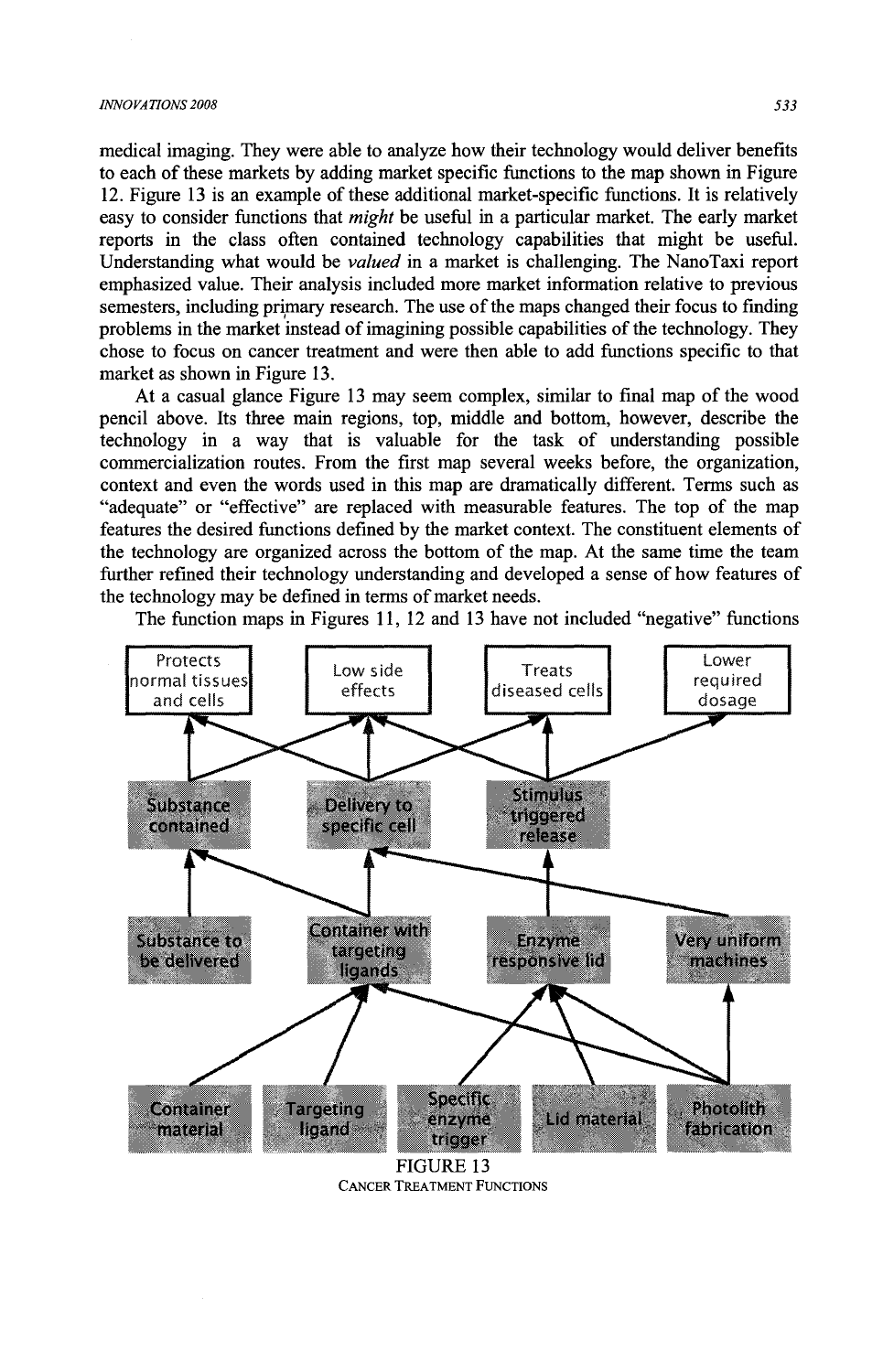to support the discussion. However they were also a part of each map submitted by the team. The other element not seen in the diagrams above are functions provided by external elements. The team realized that although semiconductor fabrication techniques were essential to their value proposition they were not a part of their technology. Figure 14 illustrates the full map including "negative" functions.

The "negative" functions in Figure 14 are interconnected with the "positive" functions indicating need for significant additional research for their early-stage technology to address each of these potential problems. The negative functions can help organize a plan for further technology development. It is important to consider that ideality for a map between a technology and a market goes beyond the functions included in Figure 14. It is about maximizing value creation and minimizing development costs. Pursuing the greatest value creation with the least development costs could be pursued through seeking alternate markets or through new capabilities created during additional research.

The NanoTaxi team's use of TIM facilitated rapid progress toward the Iteration Phase of Innovation Gap. The next steps would be to build into the map the series of research, clinical trials, manufacturing and other tasks needed to actually deliver treatment to a cancer patient. These additional functions would support understanding the risks and costs associated with commercializing this technology. Those costs could then be compared with the value that could be created in the market to assess the economic viability of this plan. Subsequent papers provide additional discussion about the TIM tool. The maps shown in this discussion facilitate several important insights. First, the TIM tool organizes the examination of emerging technology into a systematic process. The tool encourages a progression from understanding the technology, to understanding how it would create value in a market. Only after these considerations would the details of development costs and other risks need to be considered. More specifically, The NanoTaxi team clearly identified how the technology connected with important needs in



FIGURE 14 FINAL NANOTAXI TECHNOLOGY MAP: INCLUDING HARMFUL FUNCTIONS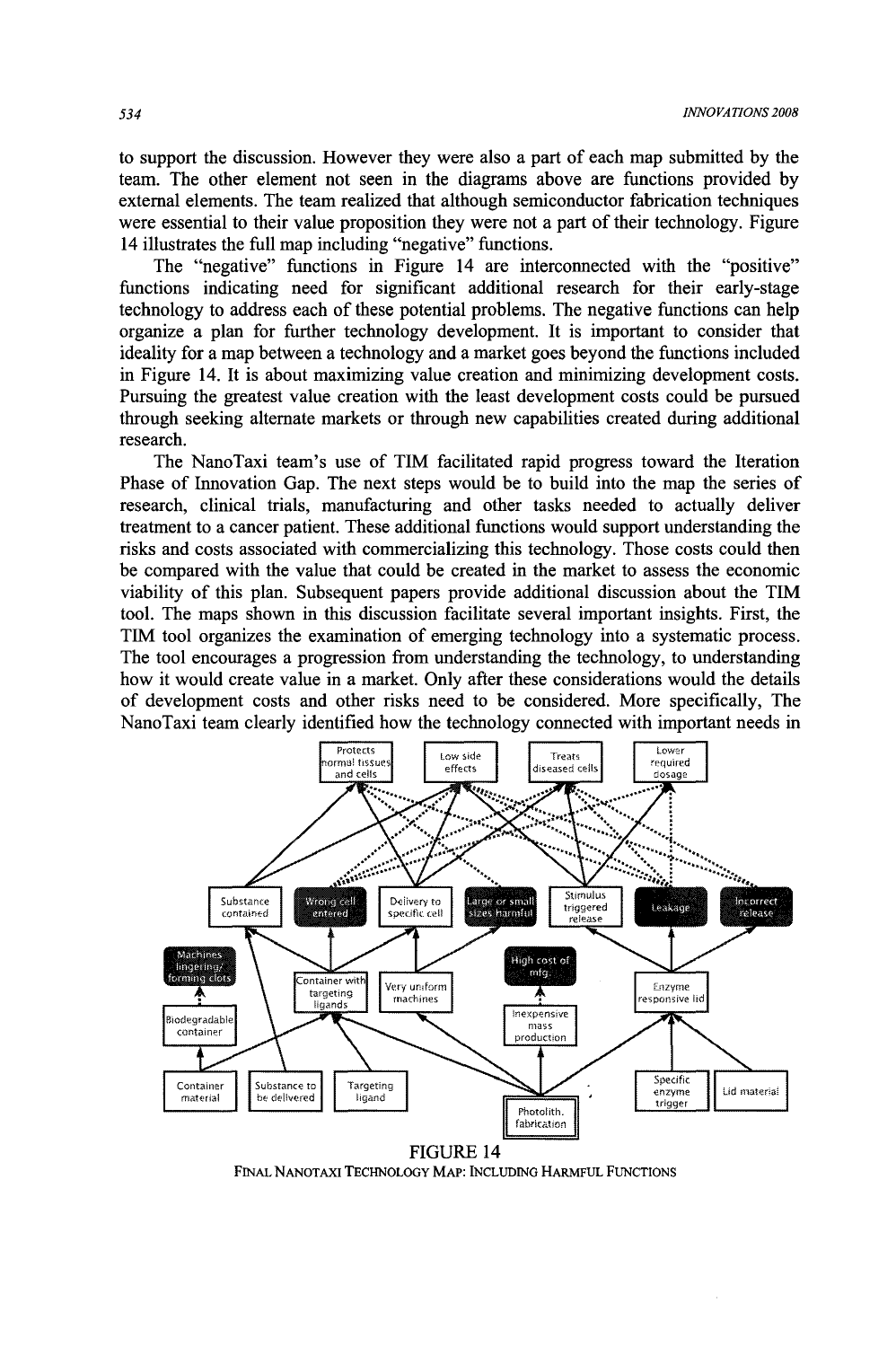#### *INNOVATIONS 2008* 535

the cancer treatment market. They recognized what was really special about their technology and what was context (such as the manufacturing method). They created new knowledge about how the technology could be used to solve a problem in the marketplace in an economically viable way. The simplicity of their final technology description is one example of their progress. "Our technology is a nano-fabricated drug delivery device that selectively releases toxic drugs to specific diseased sites in the body." The discussion of the market that they prepared was outlined by the four functions found at the top of the diagram. Ultimately, they created an award-winning opportunity for an emerging technology

### **CONCLUSIONS**

In this paper we have described a tool to help navigate an innovation gap that exists in early stages of the technology commercialization process. The tool was created based on function mapping tools that have been previously used to support of engineering design and other synthesis activities. This Technology Innovation Mapping tool represents a step toward organizing the work within these early stages of technology commercialization into a systematic process. Further work is directed toward this goal.

### **REFERENCES**

- 1. National Academy of Engineering, *The Engineer of 2020: Visions of Engineering in the New Century,* The National Academies Press, Washington, D.C., 2004.
- 2. S. P. Nichols, W. F. Weldon, "Professional Responsibility: The Role of the Engineer in Society. Science and Engineering," *Ethics,* Vol. 3, No.3, 1997, pp. 327-337.
- 3. R. S. Evans, S. P. Nichols, "An Integrated Education and Technology Commercialization Program: The Idea to Product® Competition and Related Courses," International Journal of Engineering Education, 2006 (in review).
- 4. R. S. Evans, J. P. Parks, S. P. Nichols, "The Idea to Product® Program: An Educational Model Uniting Emerging Technologies, Student Leadership and Societal Applications," *International Journal of Engineering Education,* Vol. 22, No.1, 2006.
- 5. S. P. Nichols, N. Kaderlan, 1. S. Butler, M. Rankin, "An Interdisciplinary Graduate Course in Technology Entrepreneurship," *Proceedings of the ASEE Annual Conference and Exposition,*  Session 2354, 2002.
- 6. S. P. Nichols, N. E. Armstrong, "Engineering Entrepreneurship: Does Entrepreneurship have a Role in Engineering Education?" *Proceedings of the 2001 ASEE Annual Conference and Exposition,* Session 2354, 200l.
- 7. A. Schupak, *The Mind's Cartographer: Functional Brain Mapping of Fruit Flies," Forbes,*  Vol. 176, No. 10,2005.
- 8. B. Marr, G. Schiuma, A. Neely, "The Dynamics of Value Creation: Mapping your Intellectual Performance Drivers," *Journal of Intellectual Capital,* Vol. 5, No.2, 2004.
- 9. S. Wantanabe, T. Noda, Y. Kawoaka, "Functional Mapping of the Nucleoprotein of Ebola Virus," *Journal of Virology,* Vol. 80, No.8, 2006.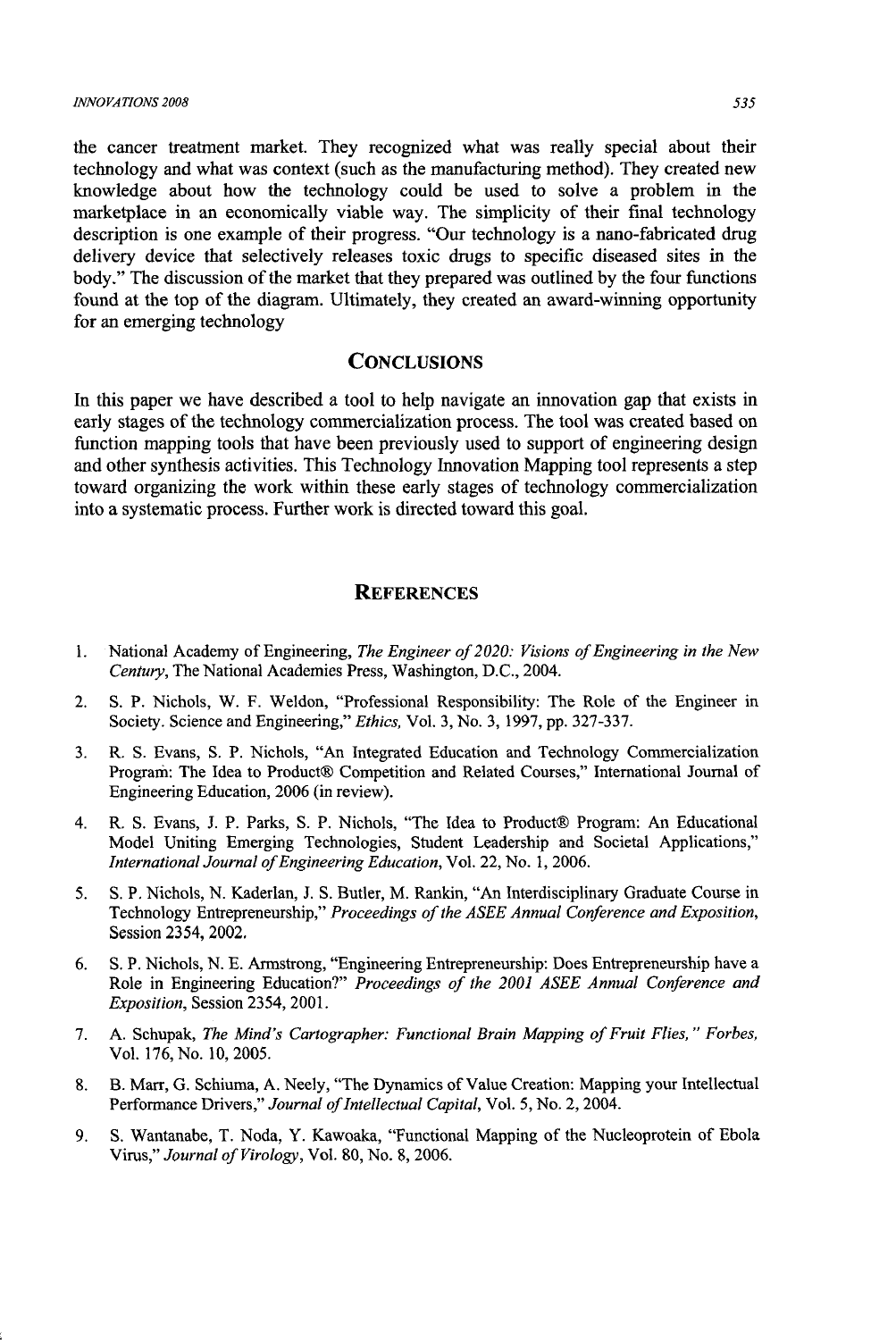- 10. K. Otto, K. Wood, *Product Design: Techniques in Reverse Engineering and New Product Development,* Prentice Hall, Upper Saddle River, NJ, 2001.
- 11. Holmes, B. 1999. "Beyond Words," *New Scientist,* July 10, 1999.
- 12. K. Liu, L. Sun, S. Tan, "Modelling Complex Systems for Project Planning: A Semiotics Motivated Method," *International Journal of General Systems,* Vol. 35, No.3, pp. 313-327, 2006.
- 13. Henry Altshuller, "The Art of Inventing (and Suddenly the Inventor Appeared)," translated by Lev Shulyak, Technical Innovation Center, Worchester, MA, ISBN 0-9640740-1-X, 1994.
- 14. James Braham, "Inventive Ideas Grow with 'Triz'," *Machine Design,* Vol. 67, No. 18, 1995.
- 15. R. C. Dorf, T. H. Byers, *Technology Ventures: From Idea to Enterprise,* McGraw Hill, Boston, 2005.
- 16. G. Pahl, W. Beitz, *Engineering Design: A Systematic Approach,* Springer-Verlag, London, 1996
- 17. V. K. Jolly, 1997. *Commercializing New Technologies: Gettingfrom Mind to Market,* Harvard Business School Press, Boston, Massachusetts, 1997.
- 18. D. Francis, J. Bessant, "Targeting Innovation and Implications for Capability Development," *Technovation,* Vol. 25, 2005, pp. 171-183.
- 19. R. S. Evans, S. P. Nichols, "Integrating Engineering Education with the Commercialization of Technology: A Pilot Program" INNOVATIONS 2008 - World Innovations in Engineering Education and Research, iNEER, Arlington, VA, 2008.
- 20. J. A. Busby, P. A. Lloyd, "Influences on Solution Search Processes in Design Organizations," *Research in Engineering Design* Vol. 11, 1999, pp. 158-171.

R. S. Evans is a post-doctoral fellow and lecturer in the Department of Mechanical Engineering at the University of Texas at Austin. His current research focus is on technology commercialization and engineering education. Dr. Evans completed his doctorate in mechanical engineering at UT Austin in 2005. His dissertation covered materials and product development for rapid manufacturing. He also co-founded a company based on his doctoral research concurrently with his doctoral studies. Prior to emolling at UT he worked as a manufacturing engineer and completed a Master's degree in MEMS at Georgia Tech.

**David Bonner** is managing director for Pretium Consulting Services, LLC. He has been Vice President & Chief Technology Officer at Cabot Corporation, Global Director of Technology at Rohm & Haas, Vice President Research & Development, The Chao Group International, Vice President Research & Development, Premix, Inc., and Vice President Research & Development, B. F. Goodrich Company. Dr. Bonner has been a pioneer in the application of TRIZ technology in the chemical industry. Early in his career, Dr. Bonner was Associate Professor of Chemical Engineering at Texas Tech University and Texas A&M University.